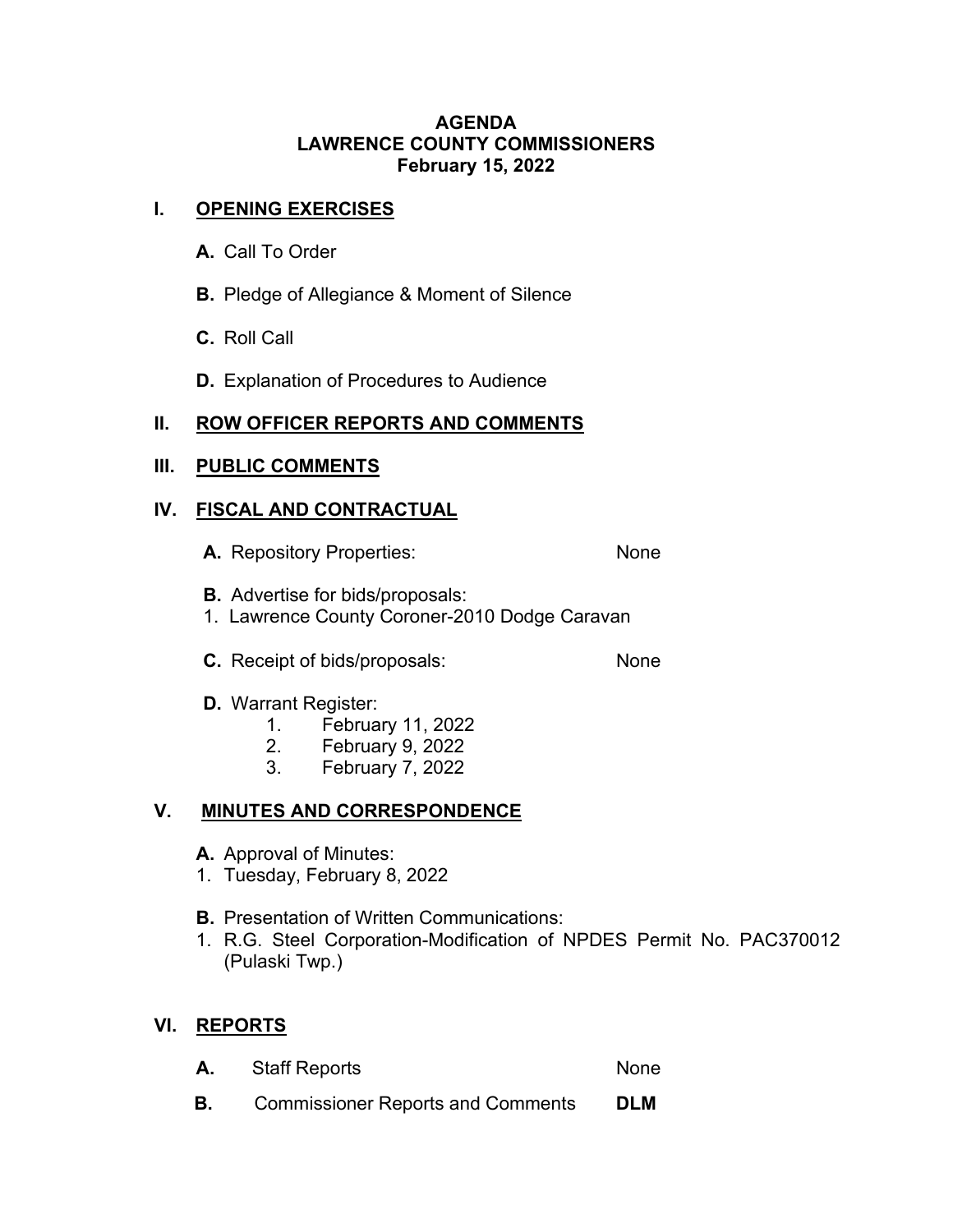## **VII. NEW BUSINESS**

**A.** New Resolutions:

### 1. *Commissioners*

 Resolution for discussion and possible approval to issue a Request For Bids for the sale of the Coroner's Caravan.

### 2. *Budget Amendment (CYS)*

Resolution for discussion and possible approval to amend the FY 2022 Budget.

### 3. *Transfers (Commissioners)*

Resolution for discussion and possible approval to amend the budget with Transfer T-2022-04.

### 4. *Transfers (IT)*

Resolution for discussion and possible approval to amend the budget with Transfer T-2022-05.

## 5. *Transfers (Administrative)*

- 1. Public Safety from Westcore Upgrade & Maintenance to Region 13 ESInet Maintenance for \$8,589.60.
- 2. CYS from Contingency to Maintenance & Repairs for \$5,000.00
- **B.** Resolutions on the table: None
- **C.** Resolutions to be taken off the table: None
- **D.** New Resolutions: None
- **E.** Motion to amend the agenda:

# **X. ORDINANCES**

**A.** On the Table: None **B.** For introduction: None **C.** For final action: None

### **XI. ANNOUNCEMENTS**

 A. The next regular Commissioners' meeting is scheduled for **10:00 am**, on  **Tuesday, February 22, 2022** in the Commissioners' Meeting Room.